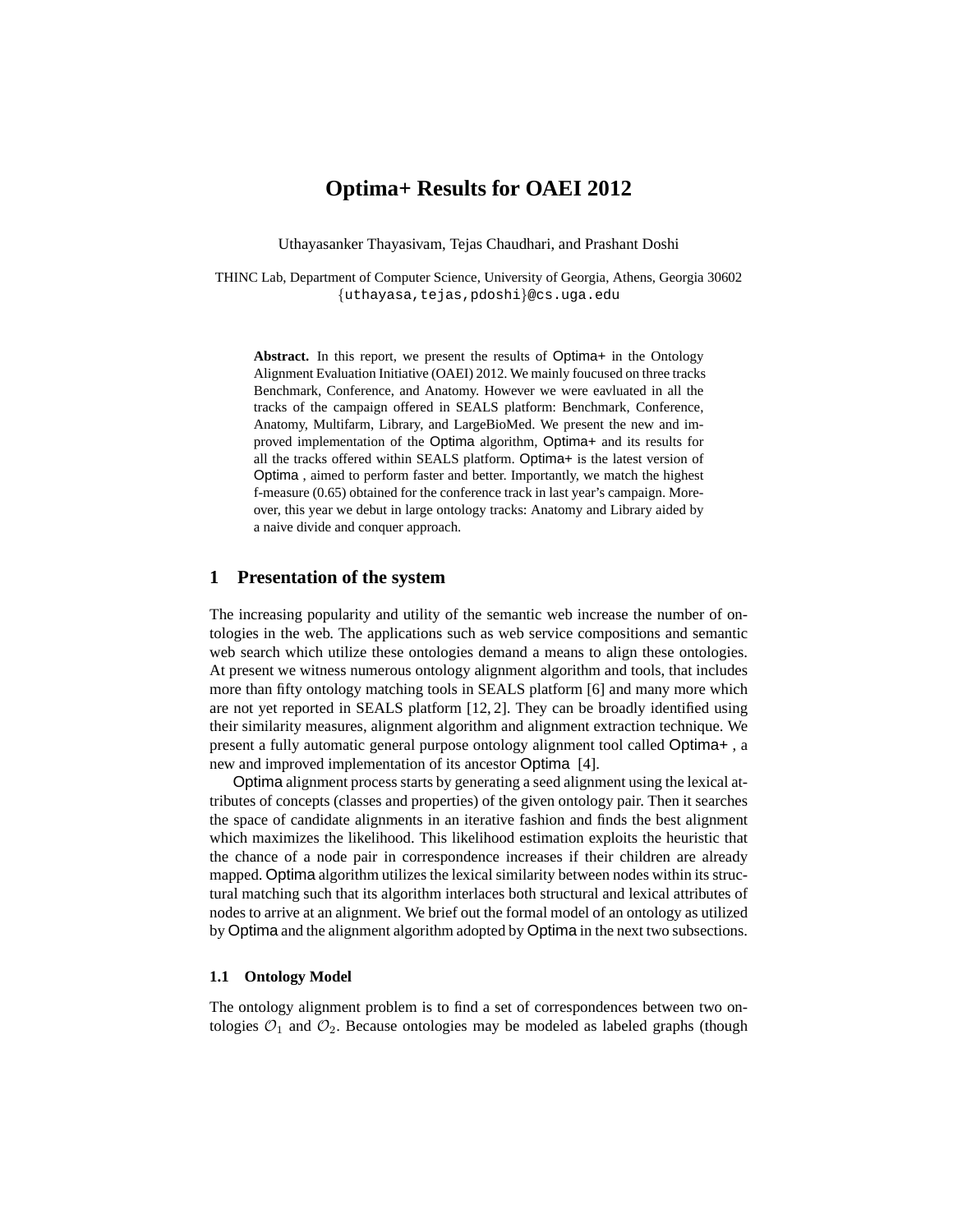with some possible loss of information), the problem is often cast as a matching problem between such graphs. An ontology graph,  $\mathcal{O}$ , is defined as,  $\mathcal{O} = \langle V, E, L \rangle$ , where  $V$  is the set of labeled vertices representing the entities,  $E$  is the set of edges representing the relations, which is a set of ordered 2-subsets of  $V$ , and  $L$  is a mapping from each edge to its label. Let M be the standard  $|V_1| \times |V_2|$  matrix that represents the match between the two graphs  $\mathcal{O}_{\infty} = \langle V_1, E_1, L_1 \rangle$ ,  $\mathcal{O}_{\in} = \langle V_2, E_2, L_2 \rangle$ :

$$
M = \begin{bmatrix} m_{11} & m_{12} & \cdots & m_{1|V_2|} \\ m_{21} & m_{22} & \cdots & m_{2|V_2|} \\ \vdots & \vdots & \ddots & \vdots \\ m_{|V_1|1} & m_{|V_1|2} & \cdots & m_{|V_1||V_2|} \end{bmatrix}
$$
 (1)

Each assignment variable in  $M$  is,

$$
m_{a\alpha} = \begin{cases} 1 \text{ if } f(x_a) = y_\alpha : x_a \in V_1, y_\alpha \in V_2 \\ 0 \text{ otherwise} \end{cases}
$$

Where  $f(\cdot)$  represents the correspondence between the two ontology graphs. Consequently, M is a binary matrix representing the match.

### **1.2 EM-based Alignment Algorithm**

Optima formulates the problem of inferring a match between two ontologies as a maximum likelihood problem, and solves it using the technique of expectation-maximization (EM) originally developed by Dempster et al. [3]. It implements the EM algorithm as a two-step process of computing expectation followed by maximization, which is iterated until convergence. The expectation step consists of evaluating the expected log likelihood of the candidate alignment given the previous iteration's alignment:

$$
Q(M^{i}|M^{i-1}) = \sum_{a=1}^{|V_1|} \sum_{\alpha=1}^{|V_2|} Pr(y_{\alpha}|x_a, M^{i-1}) \times logPr(x_a|y_{\alpha}, M^i)\pi_{\alpha}^i
$$
 (2)

Where  $x_a$  and  $y_\alpha$  are the entities of ontologies  $\mathcal{O}_1$  and  $\mathcal{O}_2$ , respectively, and  $\pi^i_\alpha$  is the prior probability of  $y_\alpha$ .  $Pr(x_a|y_\alpha, M^i)$  is the probability that node  $x_a$  is in correspondence with node  $y_\alpha$  given the match matrix  $M^i.$  The prior probability is computed using the following equation,

$$
\pi_{\alpha}^{i} = \frac{1}{|V_{1}|} \sum_{a=1}^{|V_{1}|} Pr(y_{\alpha}|x_{a}, M^{i-1})
$$

The generalized maximization step involves finding a match matrix,  $M_*^i$ , that improves on the previous one:

$$
M_*^i = M^i \in \mathcal{M} : Q(M^i | M_*^{i-1}) \ge Q(M_*^{i-1} | M_*^{i-1})
$$
\n(3)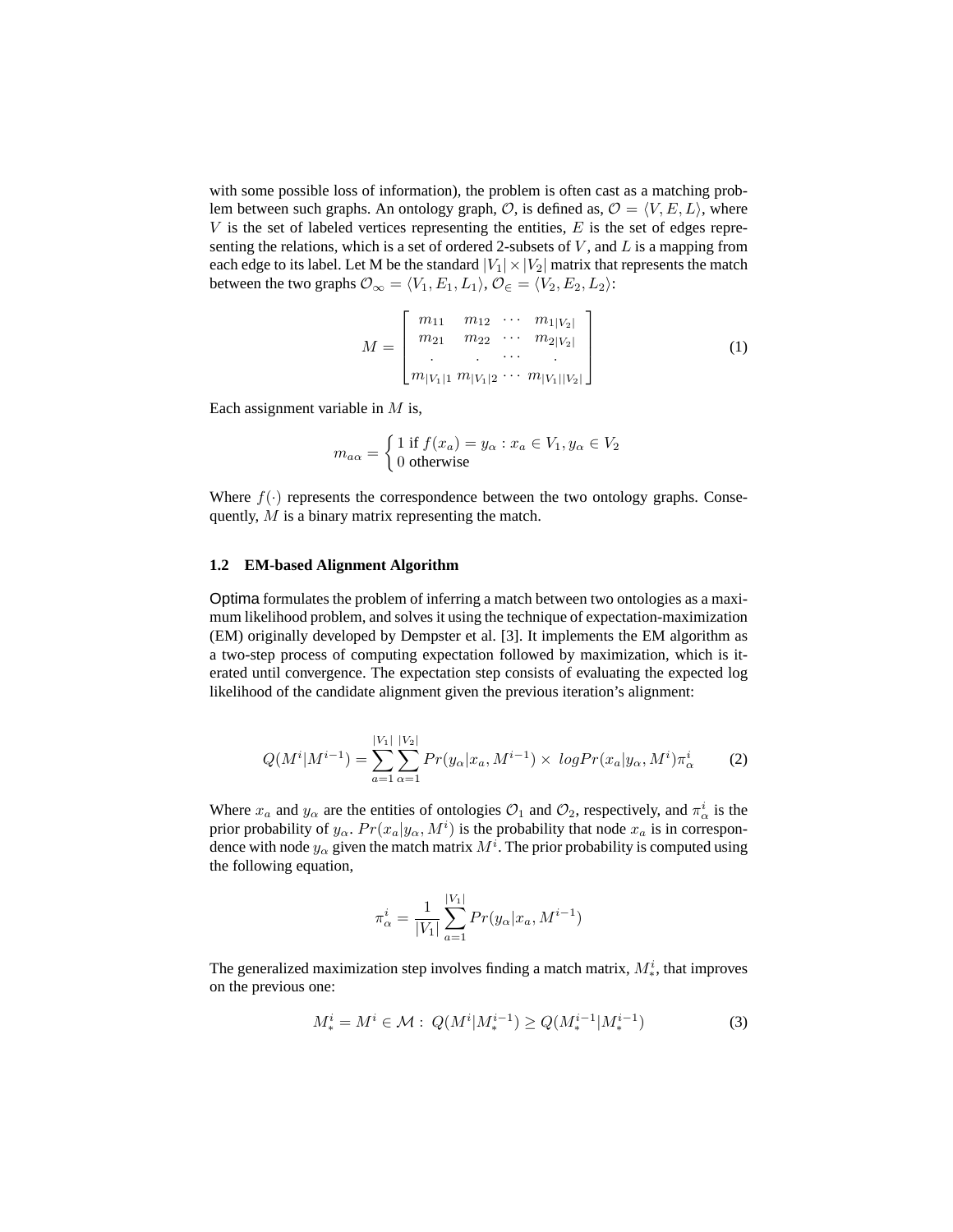#### **1.3 Optima+**

Optima+ is a new and improved redesign of Optima to achieve a better alignment, yet in significantly less time. It adopts the block coordinate descent (BCD) technique for iterative ontology alignment proposed by us [14] to improve the convergence of the iterative process. Briefly, Optima+ is an optimized and efficient implementation of Optima algorithm. The new features Optima+ brings are 1) Block coordinate descent 2) Improved similarity calculation 3) Improved alignment extraction and 4) Large ontology matching. In the following four sub-sections we describe these four features.

**Block Coordinate Descent For Optima** Optima+ improve its performance by extending the Optima algorithm with the block coordinate descent (BCD) technique proposed in [14]. This technique helps to speed up its convergence. Let S denote a block of coordinates, which is indexed by a non-empty subset of  $\{1, 2, \ldots, N\}$ . We may define a set of such blocks as,  $B = \{S_0, S_1, \ldots, S_C\}$ , which is a set of subsets each representing a coordinate block with the constraint that,  $S_1 \cup S_2 \cup \ldots \cup S_C = \{1, 2, \ldots, N\}$ . Now, in each iteration, Optima+ (BCD enhanced Optima ) chooses a block of the match matrix,  $M_{S_c}^{i}$ , and its expected log likelihood is estimated. It chooses the blocks in a sequential manner such that all the blocks are iterated in order. Equation 2 is modified to estimate the expected log likelihood of the block of a candidate alignment as:

$$
Q_S(M_{S_c}^i|M^{i-1}) = \sum_{a=1}^{|V_{1,c}|} \sum_{\alpha=1}^{|V_2|} Pr(y_{\alpha}|x_a, M^{i-1}) \times logPr(x_a|y_{\alpha}, M_{S_c}^i) \pi_{\alpha,c}^i \tag{4}
$$

Here,  $V_{1,c}$  denotes the set of entities of ontology,  $\mathcal{O}_1$ , participating in the correspondences included in  $S_c$ . Notice that the prior probability,  $\pi^i_{\alpha,c}$ , is modified as well to utilize just  $V_{1,c}$  in its calculations.

The generalized maximization step now involves finding a match matrix block,  $M_{S_c,*}^i$ , that improves on the previous one:

$$
M_{S_c,*}^i = M_{S_c}^i \in \mathcal{M}_{S_c} : Q_S(M_{S_c,*}^i | M_*^{i-1}) \ge Q_S(M_{S_c,*}^{i-1} | M_*^{i-1})
$$
 (5)

Here,  $M_{S_c,*}^{i-1}$  is a part of  $M_*^{i-1}$ . At iteration i, the best alignment matrix,  $M_*^i$ , is formed by combining the block matrix,  $M_{S_c,*}^i$ , which improves the  $Q_S$  function as defined in Eq. 5 with the remaining from the previous iteration,  $M^{i-1}_{\tilde{S}_{c},*}$ , unchanged.

An important heuristic, which has proven highly successful in ontology alignment, matches parent entities in two ontologies if their respective child entities were previously matched. This motivates grouping together those variables,  $m_{a\alpha}$  in M, into a coordinate block such that the  $x_a$  participating in the correspondence belong to the same height leading to a partition of  $M$ . The height of an ontology node is the length of the shortest path from a leaf node. Let the partition of  $M$  into the coordinate blocks be  $\{M_{S_0}, M_{S_1}, \ldots, M_{S_C}\}$ , where C is the height of the ontology  $\mathcal{O}_1$ . Thus, each block is a submatrix with as many rows as the number of entities of  $\mathcal{O}_1$  at a height and number of columns equal to the number of all entities in  $\mathcal{O}_2$ . For example, the correspondences between the leaf entities of  $\mathcal{O}_1$  and all entities of  $\mathcal{O}_2$  will form the block,  $M_{S_0}$ .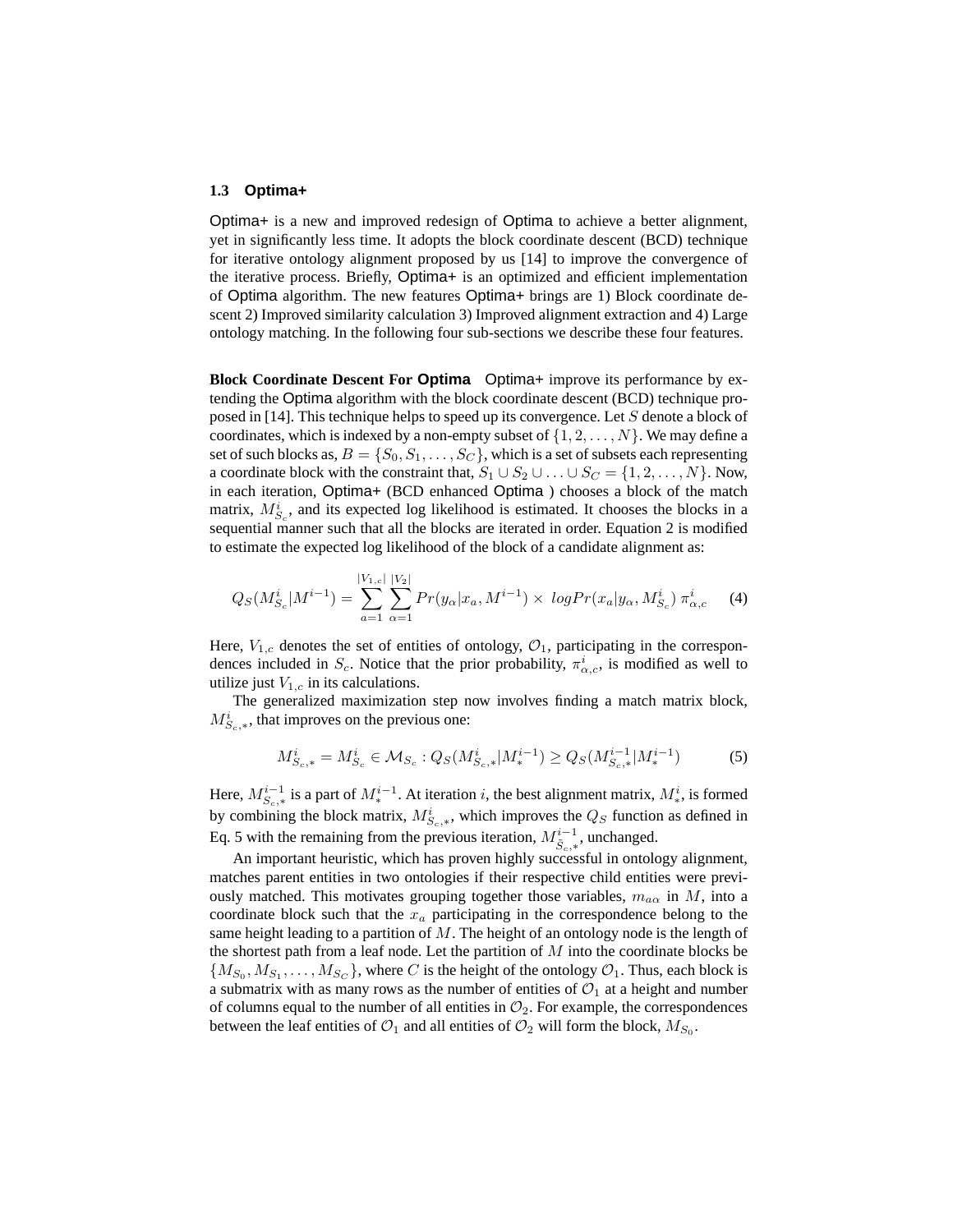**Similarity measures** Similarity has become a classical tool for ontology matching. Similarity measure between ontological concepts such as classes and properties, is commonly a measure in the range of  $[0, 1]$  represents how similar the two concepts are. The similarity measures used in the context of ontology matching can be broadly categorized into lexical similarity and structural similarity. Lexical similarity measures use the lexical properties of a concept (URIs, labels, names, and comments) to measure the similarity between the concepts while structural similarity measures exploit the graph matching algorithms to derive the similarity measure. The lexical similarity used in Optima+ between two concepts  $C_1$  and  $C_2$  is defined as,

$$
Sim(C_1, C_2) = Max \begin{Bmatrix} SimLex(Label-C_1, Label-C_2), \\ SimLex(Name-C_1, Name-C_2), \\ Cos(Comment-C_1, Comment-C_2) \end{Bmatrix}
$$
 (6)

Where  $Label-C_1, Name-C_1$ , and  $Comment-C_1$ , are the label, name and comment of the concept  $C_1$ . As shown in Eq. 7 below the lexical similarity between the phrases  $P_1$  and  $P_2$  is,

$$
SimLex(P_1, P_2) = Max \begin{Bmatrix} LinSim(P_1, P_2), CosSim(P_1, P_2), \\ SWSim(P_1, P_2), NWSim(P_1, P_2), \\ LevSim(P_1, P_2) \end{Bmatrix} (7)
$$

Here, LinSim is the popular similarity measure introduced by Lin [7] and CosSim is the gloss based cosine similarity described in [15]. These two similarity measures requires a lexical database like WordNet [9]. Optima+ uses WordNet version 3.0 for OAEI 2012 along with the information content database provided by [11]. SWSim is the Smith-Waterman [13] similarity measure and NWSim is the Needleman-Wunsch [10] similarity measure. LevSim is the similarity measure that is the inverse of Levenshtein distance between the phrases.

**Alignment Extraction** Alignment extraction is the process of pruning a set of correspondences in an alignment to achieve a minimal and consistent alignment. A minimal alignment is achieved by removing the correspondences which can be inferred by an existing correspondence. A consistent alignment is achieved by resolving conflicting correspondences. Optima+ adopts a simple heuristic based alignment extraction process, which is described below,

- For each class-correspondence  $(N_1, N_2)$  in the alignment, any correspondence among the children of  $N_1$  and children of  $N_2$  is removed.
- $-$  For each class-correspondence  $(N_1, N_2)$  in the alignment, any correspondence which maps children of  $N_1$  to parent of  $N_2$  or children of  $N_2$  to parent of  $N_1$  is removed if its similarity is less than the similarity of  $N_1$  and  $N_2$ .
- **–** If a concept is mapped to more than one concept then, we select the correspondence with highest similarity ( $Max_{Sim}$ ) and remove all other correspondences which are less than a predefined threshold  $T_1$ . We also remove all other correspondences with similarity less than the  $Max_{Sim} - \delta$ . Here  $\delta$  is a user configurable value in the range of  $[0, 0.5]$ .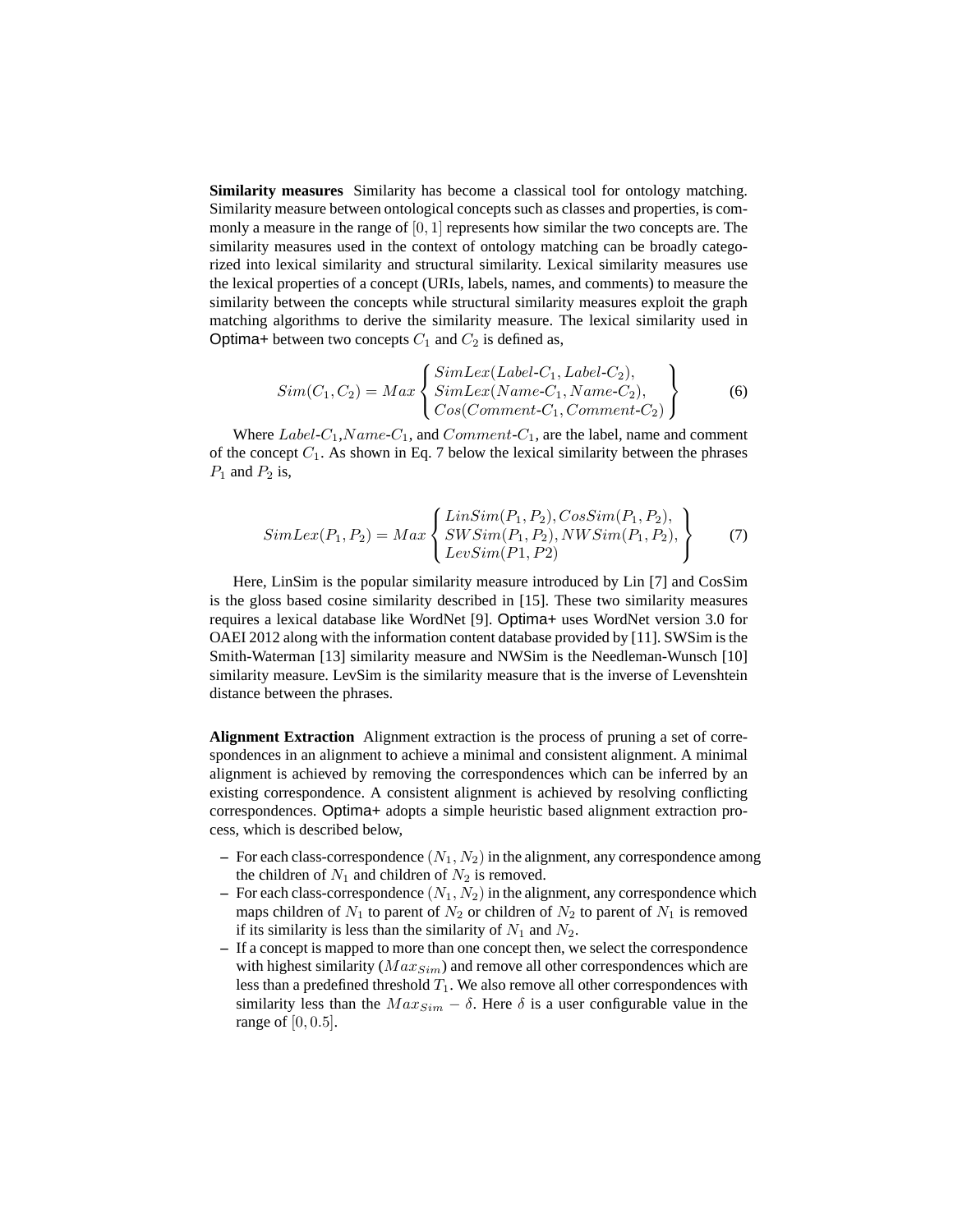**Large Ontology Matching** The time complexity of Optima to align Ontology  $O_1$  of size  $|O_1|$  and  $O_2$  of size  $|O_2|$  is  $(|O_1| \times |O_2|)^2$  [4]. Hence, despite its efficient implementation in Optima+ , it still takes significantly longer time to match larger ontologies. We solve this problem using a naive divide and conquer approach. The large ontology matching is triggered if number of classes in one of the ontology exceeds a user configurable threshold (for this campaign it is set to 600 named classes). Optima+ partitions the ontology using a structural partitioning algorithm and matches every block from first ontology with every block from the second ontology separately. Finally, it merges all the block-alignments together as final alignment. The partitioning algorithm employed in Optima+ is based on breadth first tree traversal described in [4].

### **1.4 State, purpose, general statement**

Optima+ is a general purpose ontology alignment tool capable of matching English language ontologies described in OWL, RDFS/RDF, and N3.

### **1.5 Specific techniques used**

As described earlier, Optima+ employs a variety of similarity measures, a simple alignment extraction and large ontology matching using a naive divide and conquer approach.

### **1.6 Adaptations made for the evaluation**

We made couple of changes to the alignment extraction process for this campaign. First, we filtered the correspondences between imported concepts even though they have been directly used within the ontologies. Second, we implemented the heuristics mentioned in the sub-section 1.3 to make the alignment minimal. The default alignment extraction of optima is not as strict as the one configured for this campaign.

### **1.7 Link to the system and parameters file**

A detail presentation of the system, its configuration and parameters used for this campaign and results can be found at http://thinc.cs.uga.edu/thinclabwiki/ index.php/OAEI\_2012.

## **2 Results**

Optima+ is evaluated in all the six tracks under SEALS platform in OAEI 2012 though, we only focused in benchmark, conference and anatomy tracks. For this report the results for all these tracks are summarized except for large biomedical track. Optima+ could not successfully finish aligning the large biomedical track due to a fatal error. Detailed results for individual tracks and test cases can be found at http://thinc. cs.uga.edu/thinclabwiki/index.php/OAEI\_2012.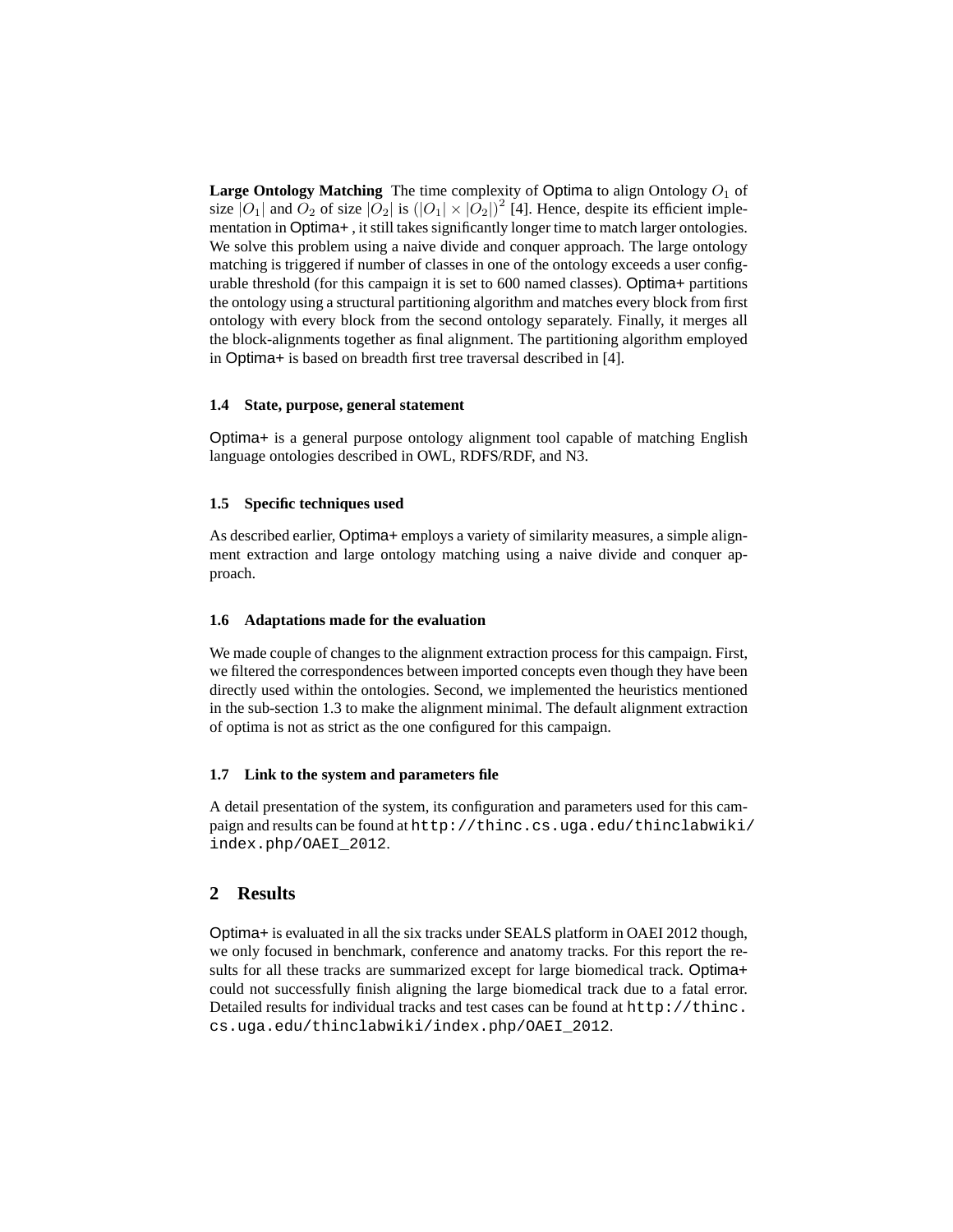#### **2.1 benchmark**

The Benchmark test library consists of 5 different test suites [8]. Each of the test suits is based on individual ontologies, consists of number of test cases. Each test case discards a number of information from the ontology to evaluate the change in the behavior of the algorithm. There are six categories of such alterations – changing name of entities, suppression or translation of comments, changing hierarchy, suppressing instances, discarding properties with restrictions or suppressing all properties and expanding classes into several classes or vice versa. Suppressing entities and replacing their names with random strings results into scrambled labels of entities. Test cases from 248 till 266 consist of such entities with scrambled labels. Table. 1 shows Optima+ 's performance in benchmark track on, 100 series test cases, 200 series test cases without scrambled labels test cases and all the scrambled labels test cases. The average precision for Optima+ is 0.95 while average recall is 0.83 for all the test cases in 200 series except those with scrambled labels. For test cases with scrambled labels, the average recall is dropped by 0.53 while precision is dropped only by 0.04. When labels are scrambled, lexical similarity becomes ineffective. For Optima+ algorithm, structural similarity stems from lexical similarity hence scrambling the labels makes the alignment more challenging for Optima+ . Result is 46% decrease in average F-Measure from 0.85 to 0.46. This trend of reduction in precision, recall and f-measure can be observed throughout the benchmark track. For all the test suits, test cases with scrambled labels resulted into lower precision, recall and f-measure. Optima+ 's algorithm faces difficulties in aligning ontologies with low or no lexical similarity.

|              | <b>Bibliography</b> |   |                   |  |  |  |   |   |   |   |   |  | Finance |  |                                                            |
|--------------|---------------------|---|-------------------|--|--|--|---|---|---|---|---|--|---------|--|------------------------------------------------------------|
|              | D                   | R |                   |  |  |  | D | R | F | D | R |  |         |  | F                                                          |
| 100 Series   |                     |   |                   |  |  |  |   |   |   |   |   |  |         |  |                                                            |
| $ 201 - 247$ |                     |   | [0.88]0.85]0.85   |  |  |  |   |   |   |   |   |  |         |  | $[0.84]0.87]0.97]0.88]0.89]0.93]0.77]0.79]0.96]0.8]0.83]$  |
| 248-266      |                     |   | [0.65] 0.35] 0.43 |  |  |  |   |   |   |   |   |  |         |  | $[0.36]0.46]0.98]0.38]0.49]0.96]0.34]0.43]0.96]0.38]0.49]$ |

**Table 1.** Performance of Optima+ in OAEI 2012 for benchmark track

### **2.2 anatomy**

Previous year, Optima could not sucessfully complete aliging anatomy track. This year, with the help of large ontology matching process, Optima+ is able to sucessfully align ontologies of this track. In anatomy track, Optima+ yields 0.854 precision and 0.584 recall in 6460 seconds. We hope with bio medical lexical databases like Unified Medical Language System (UMLS) [1] Optima+ could improve its recall.

#### **2.3 conference**

For this track, Optima+ achieves recall of 0.68 and precision of 0.62. Both the recall and the precision are improved compared to the performance of Optima in OAEI 2011. Overall there is 81% increase in F-Measure compared to OAEI 2011. This makes Optima+ , to tie the top performer in OAEI 2011[5] in terms of F-Meaure(0.65). Table 2 lists the harmonic means for precision, recall and f-measure along with total runtime for conference track of Optima in OAEI 2011 and Optima+ in OAEI 2012.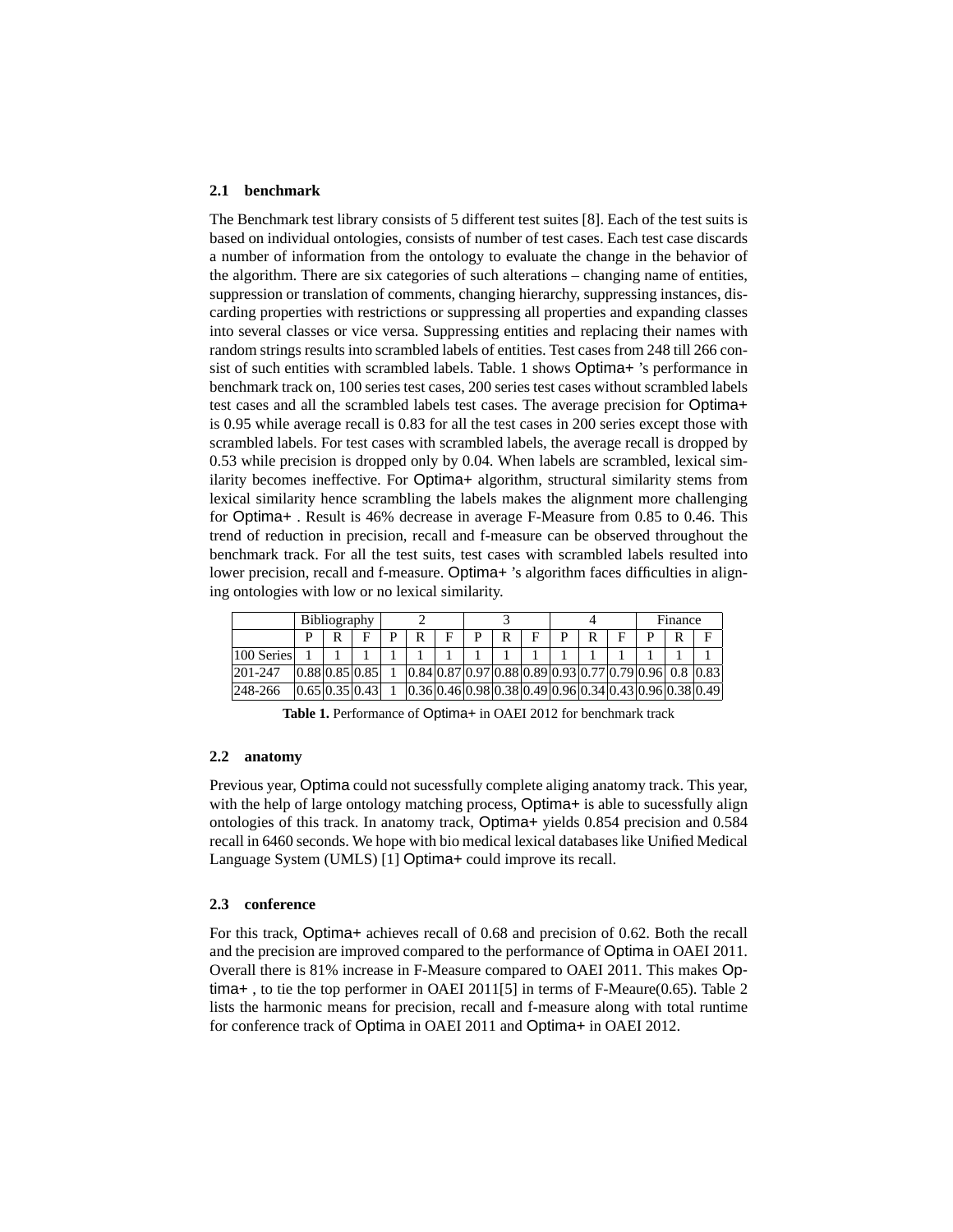The performance improvement in conference track arises from the improved similarity measure and the alignment extraction (Section 1.3). Optima+ also utilizes improved design and optimization techniques to reduce the runtime. The runtimes reported in the Table 2 cannot be compared directly as the underlying systems used for evaluations differ. However, the runtime improvement from 15+ hours to around 23 minutes is perspicuous.

|      |      |      | [Year   Precision (H-mean)   Recall (H-mean)   F-Measure (H-mean)   Total Runtime |         |
|------|------|------|-----------------------------------------------------------------------------------|---------|
| 2011 | 9.26 | 0.60 | 0.36                                                                              | 15hrs   |
| 2012 | 0.62 | 0.68 | 0.65                                                                              | 1349sec |

**Table 2.** Comparison between performances of Optima+ in OAEI 2012 and Optima in OAEI 2011 for conference track

## **2.4 multifarm**

Since Optima+ focus only on English language ontologies, it gives low performance in this track as expected. However it is interesting to notice that Optima+ yields an average recall of 1.0 with an average precision of 0.01.

### **2.5 library**

Library is another large ontology matching track in OAEI 2012. Optima+ attains a precision of 0.321 and a recall of 0.072 in 37,457 seconds.

## **3 General comments**

Last year Optima debuted the OAEI campaign with promising results. However it took too long to finalize the alignment process. This year we redesigned the Optima algorithm to complete the alignment process faster and were able to speed it from minutes to seconds. Additionally, we implemented a naive divide and conquer approach to tackle the large ontology matching problem.

Optima+ matches the last year's best f-measure (0.65) in conference track, and gives 0.87 f-measure on average for benchmark track excluding the scrambled labeled test cases. However, as revealed in benchmark track Optima+ heavily relies on lexical features of ontologies to align them. In large ontology tracks (anatomy and library) Optima+ struggles to perform well as it performed in other tracks (conference and benchmark). We suppose that a dedicated alignment extraction is needed to merge the results of blocks in large ontology matching process.

We are aiming to improve our f-measure for large ontology matching by improving the entire large ontology matching process. Specifically, we would like to introduce an exclusive alignment extraction process for large ontology matching. Further, we want to find an optimum partition strategy for BCD technique which yields better alignment yet faster. On top of these, extending the current similarity measure calculation with more useful similarity measures and lexical databases would help Optima+ to improve its fmeasure. Though there is an inherent means to align instances using Optima algorithm, Optima+ implementation is not yet fully capable of matching instances. In its next versions, we expect it to be able to match instances as well.